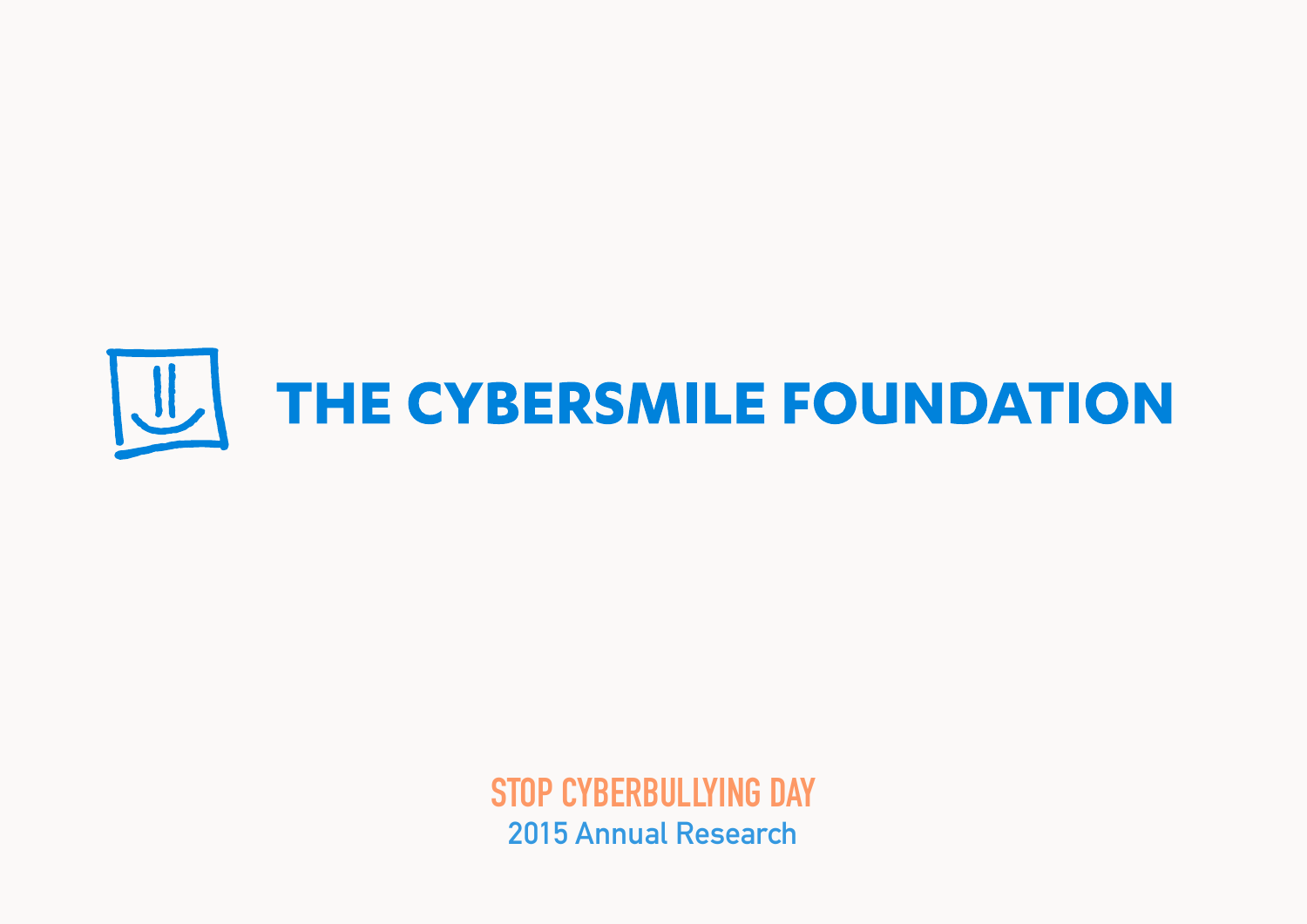**"The 2015 Stop Cyberbullying Day poll is key to identifying the latest trends and behaviours of our increasingly digital teenagers in the U.K. The results suggest we all have a long way to go in tackling the devastating problems of cyberbullying and digital abuse, and with the data indicating 55% of U.K. teenagers have suffered from cyberbullying I think it's crucial we do it quickly."**

#### **SCOTT FREEMAN, Founder, The Cybersmile Foundation**



**On Stop Cyberbullying Day we encourage our digital community across the globe to help us spread awareness of digital abuse and to promote online empathy and positivity for all. To celebrate this day in 2015, in partnership with Sugarscape, we compiled answers from 2800 young people to provide a snapshot of teen views on cyberbullying.**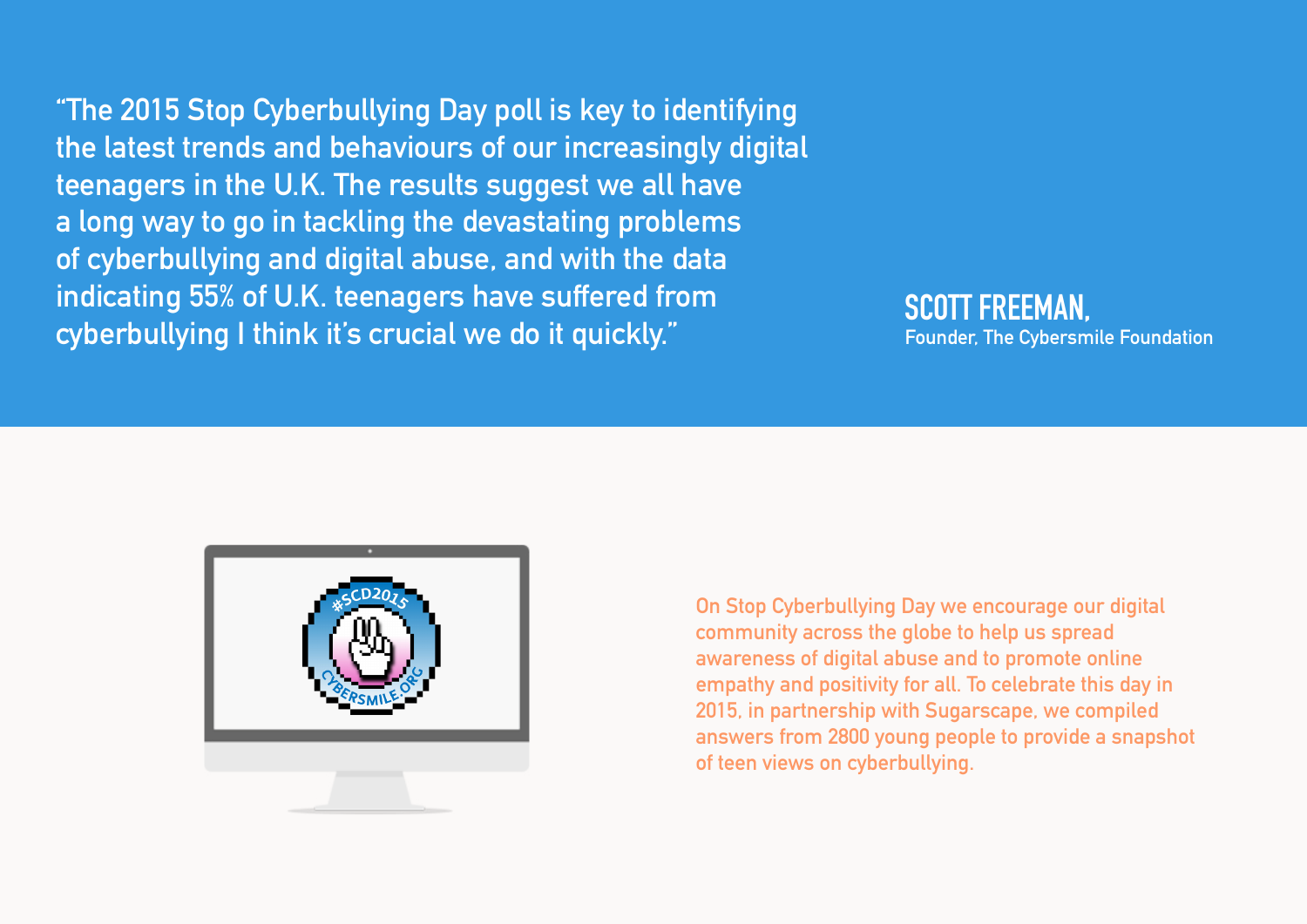### **HOW MANY TIMES HAVE YOU BEEN A VICTIM OF ONLINE ABUSE?**



#### **ON WHICH OF THE FOLLOWING SITES DO YOU FEEL MOST AT RISK OF BULLYING?**





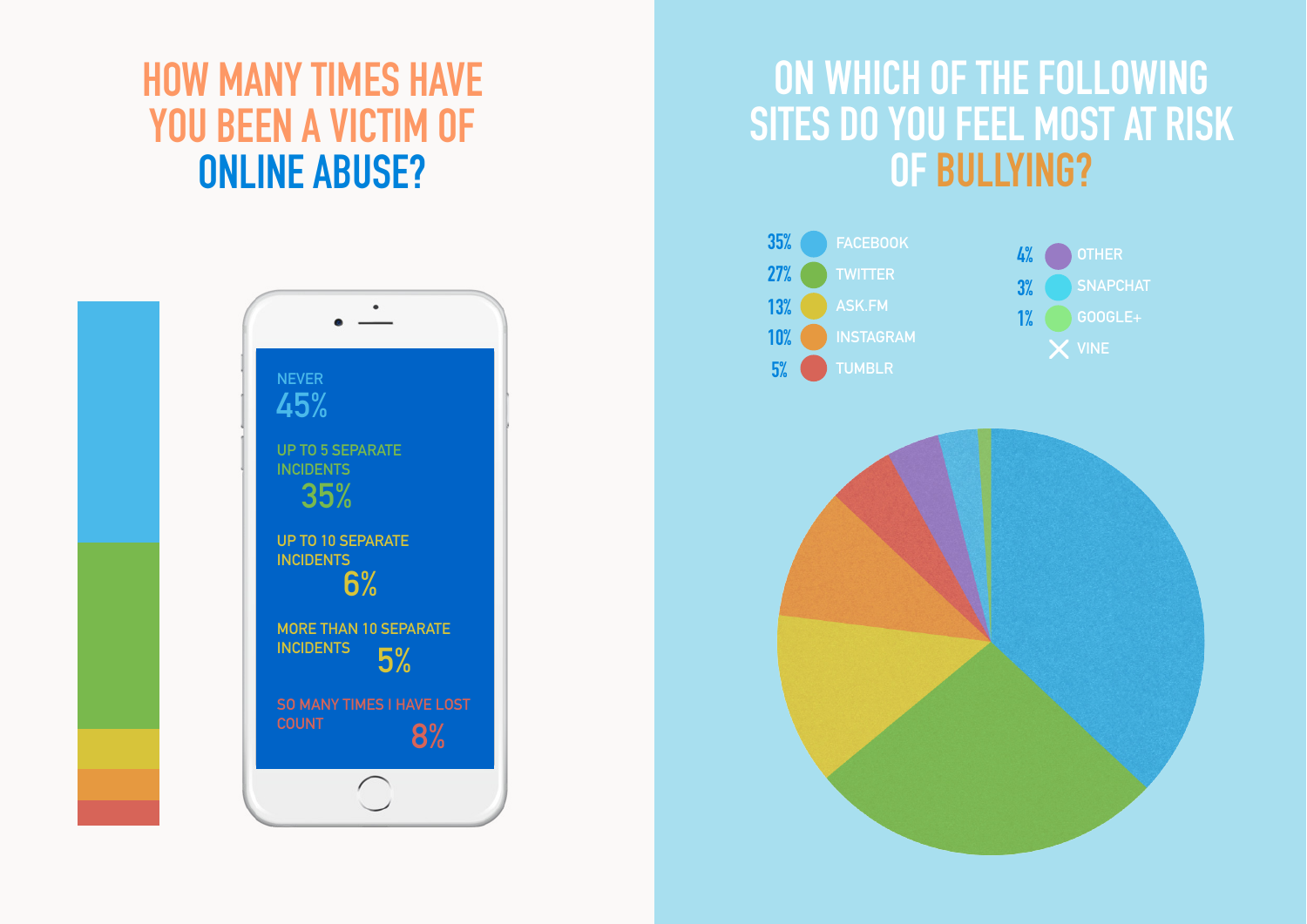## **WHICH IS YOUR FAVOURITE SOCIAL MEDIA SITE?**

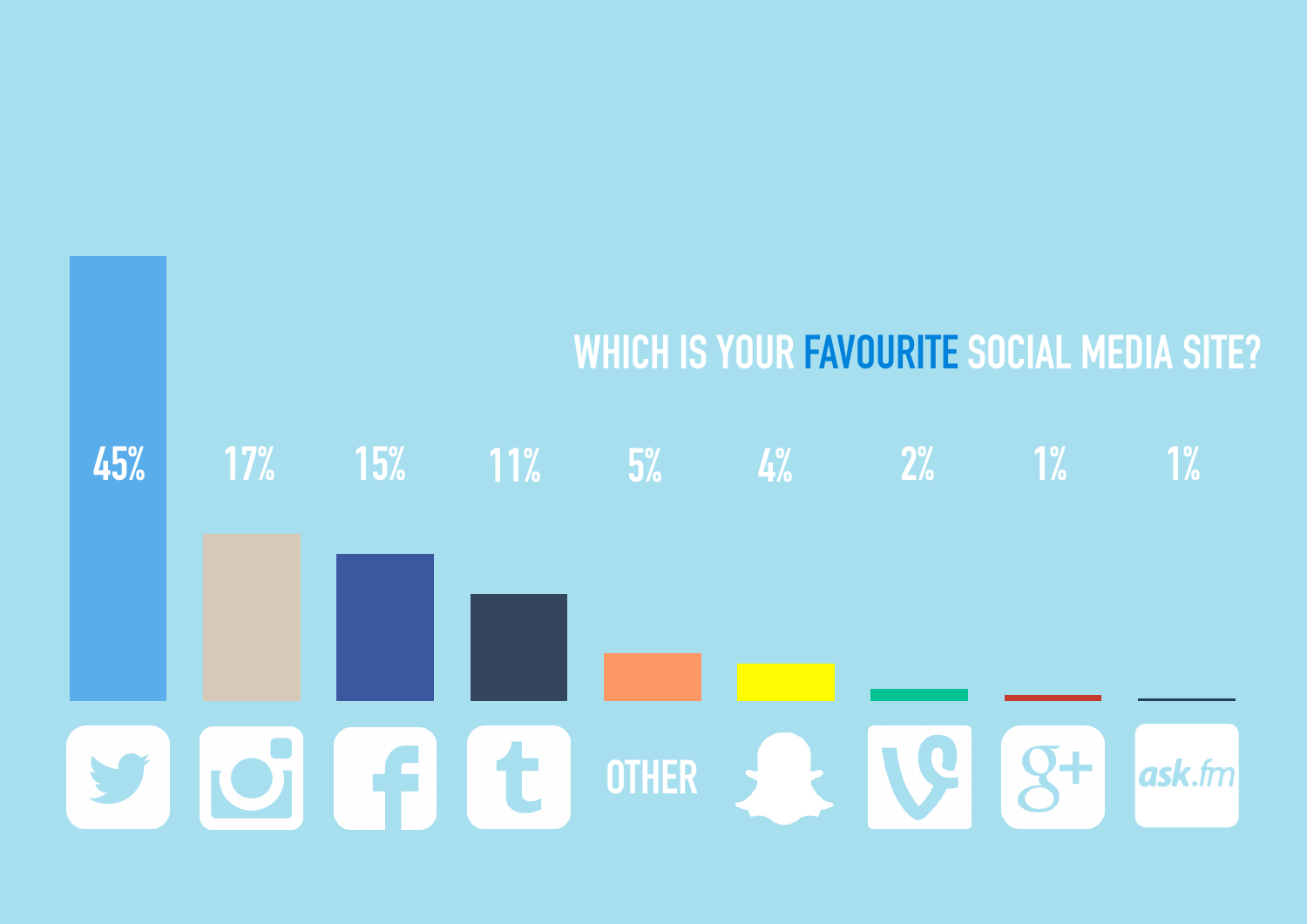#### **WHICH OF THE FOLLOWING DO YOU THINK IS LEAST RELEVANT TO ONLINE TEENS RIGHT NOW?**

| <b>FACEBOOK</b>  |
|------------------|
| <b>TUMBLR</b>    |
| YOUTUBE          |
| <b>SNAPCHAT</b>  |
| <b>TWITTER</b>   |
| <b>INSTAGRAM</b> |
|                  |

#### **WHERE SHOULD TEENS BE LEARNING ABOUT ONLINE SAFETY?**

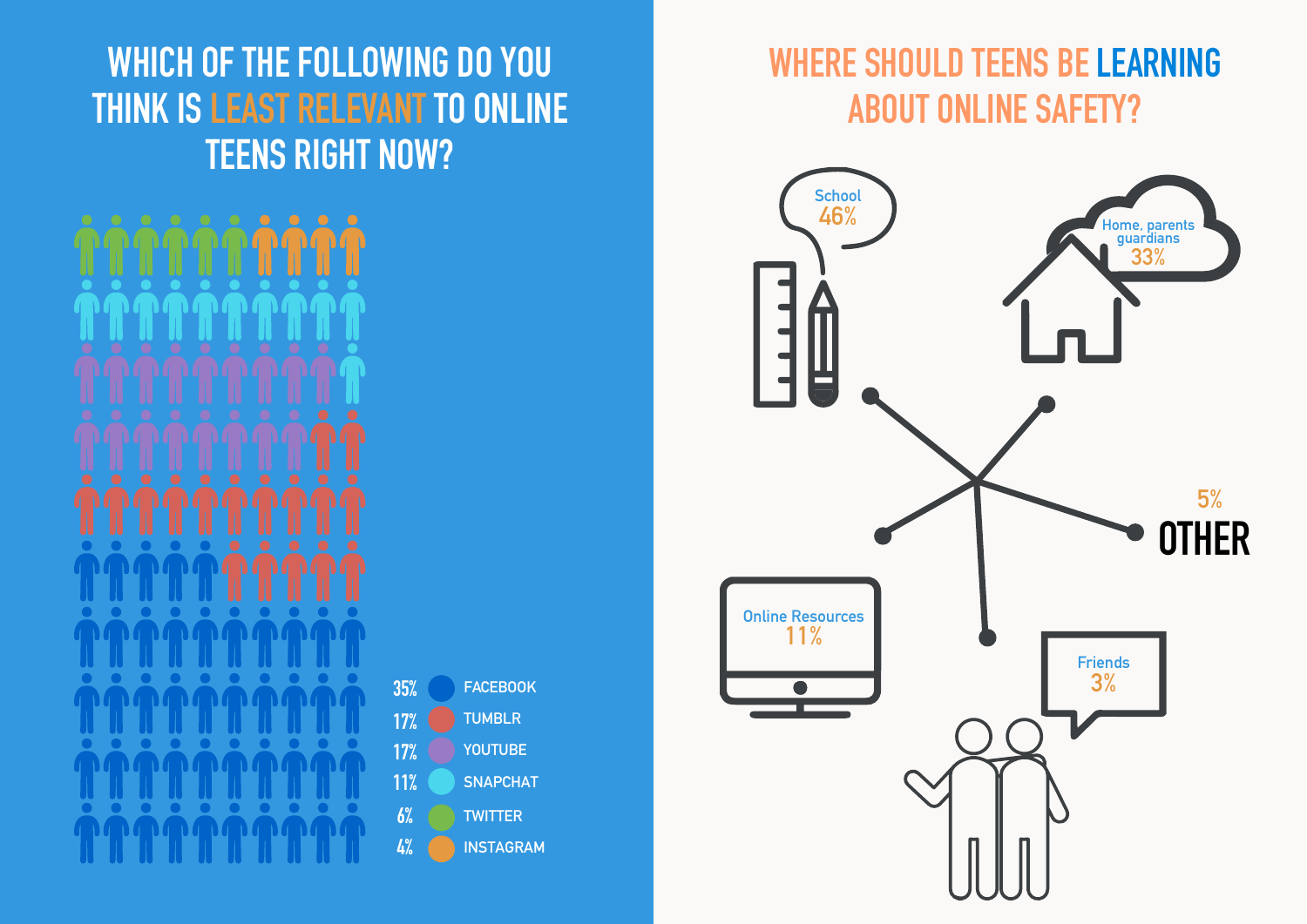# **WHICH STATEMENT DO YOU AGREE WITH THE MOST?**

**There should be alternative punishments for cyberbullying such as community service** 

**42% PEOPLE AGREE**

**Those who cyberbully others should be banned from the internet**

**There should be stricter laws and prison sentences for cyberbullies**

**29% PEOPLE AGREE**

**Cyberbullying isn't serious enough to get the police involved**

 **2% PEOPLE AGREE 27% PEOPLE AGREE**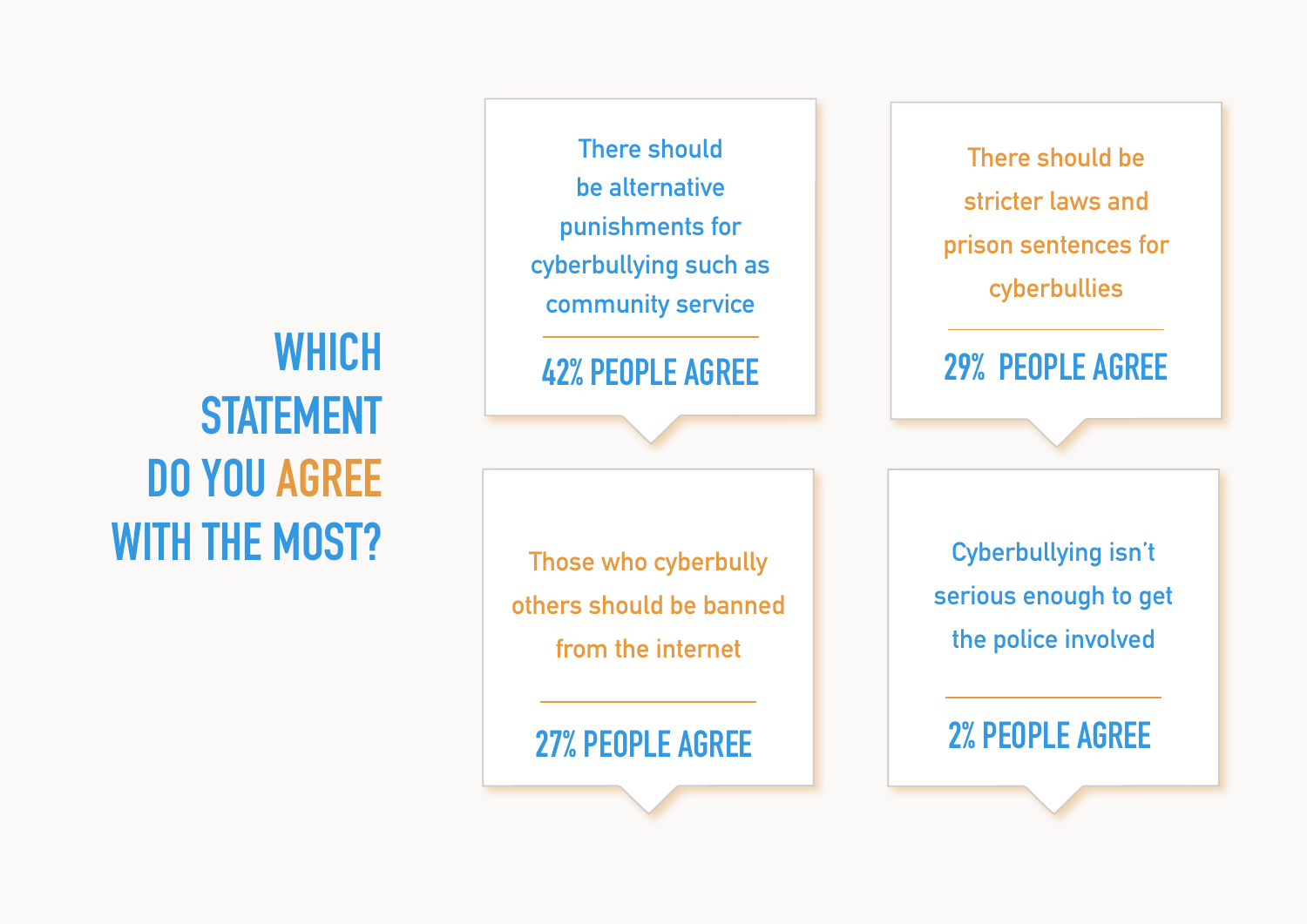**Reading real life stories about the effects of cyberbullying 33%** 

**A friend being cyberbullied 18%**

 $\mathbf{G}_\mathbf{O}$ 

ரி<br>ப



**Being cyberbullied yourself** 



**ONLINE?**

**WHICH OF THESE WOULD BE** 

**MOST LIKELY TO MAKE YOU ACT** 

**MORE POSITIVELY TO OTHERS** 

**Your friends showing kindness to others** 



**Celebrity role models encouraging kindness online**  **Government/ police warnings**